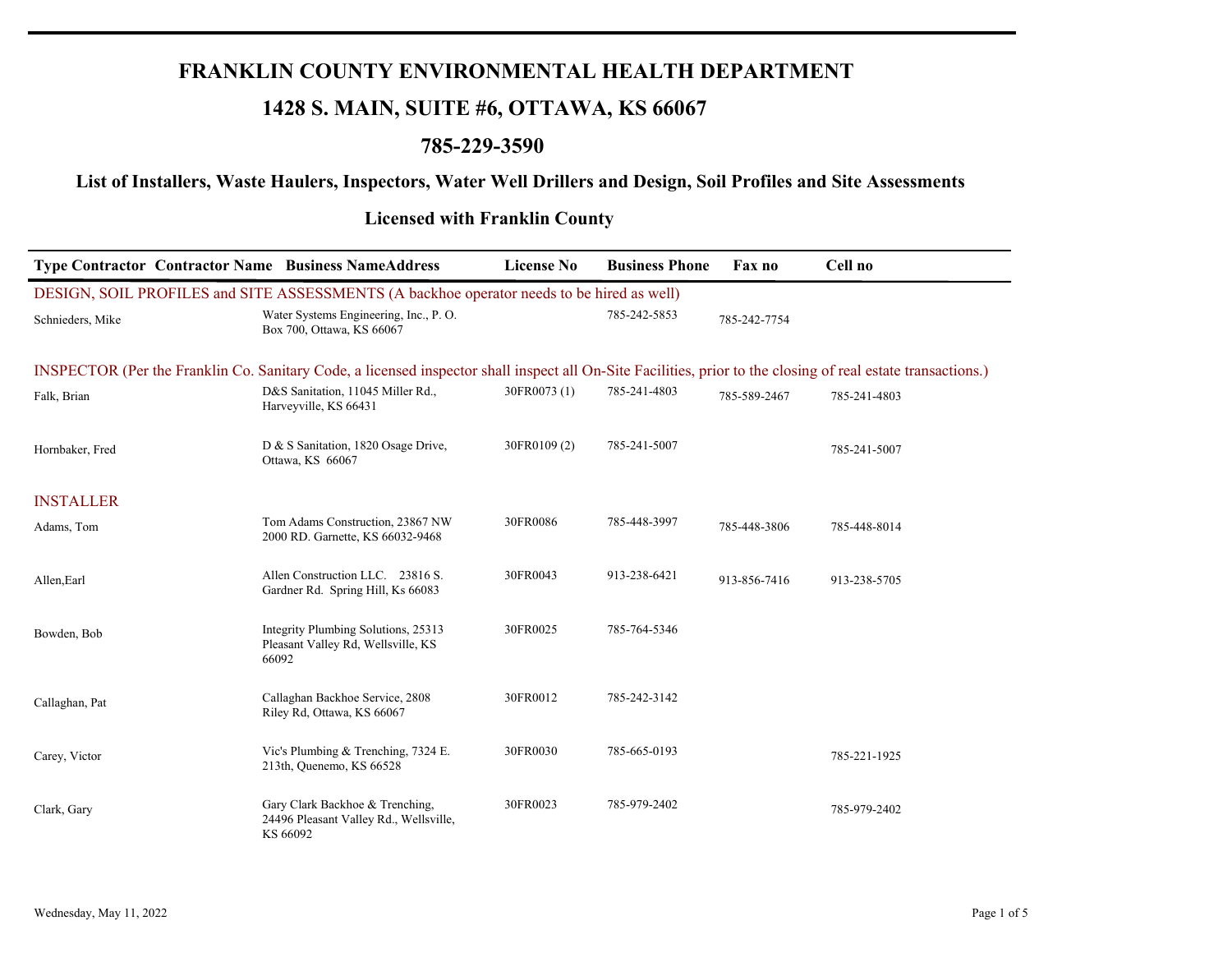| <b>Type Contractor Contractor Name Business NameAddress</b> |                                                                              | <b>License No</b> | <b>Business Phone</b> | Fax no       | Cell no      |
|-------------------------------------------------------------|------------------------------------------------------------------------------|-------------------|-----------------------|--------------|--------------|
| Conklin, Shawn                                              | Conklin Plumbing LLC, 512 Main<br>Street, Osage City, KS 66523               | 30FR0063          | 785-806-5827          |              | 785-219-6209 |
| Dailey, Larry                                               | Dailey Septic Service, 315 S. Pine St.,<br>Gardner, KS 66030                 | 30FR0015 (1)      | 913-856-7550          |              | 913-669-7786 |
| Davis, Thomas                                               | Davis Exc LLC., 3776 Utah Terr.,<br>Wellsville, KS 66092                     | 30FR0062          | 913-927-0077          |              | 913-927-0077 |
| Double W. Plumbing                                          | Double W. Plumbing, 2165 Hamilton<br>Rd, Princeton, KS 66078                 | 30FR046           | 785-817-5357          |              | 785-418-5244 |
| Feuerborn, Cliff                                            | Greeley Excavating, 31966 NE<br>Wabaunsee Rd, Greeley, KS 66033              | 30FR0057          | 785-867-2858          |              | 913-294-6150 |
| Flory, Blaine & Mark                                        | Flory Backhoe Inc, 1405 Osborne Rd,<br>Pomona KS 66076                       | 30FR0116          | 785-241-6787          |              | 785-241-6787 |
| Garrison, KC                                                | KC Grrison Inc, P.O. Box 693, Ottawa,<br>Ks 66067                            | 30FR0068          | 785-214-1581          |              |              |
| Glazier, Alex                                               | Pine Valley Industrial Services 1251<br>Osborne Rd, Pomona Ks 66076          | 30FR0038          | 816-377-3054          |              | 816-377-3054 |
| Goodyear, Joseph "Todd"                                     | G & G Excavation and Plumbing,<br>LLC., P.O. Box 284, Overbrook, KS<br>66524 | 30FR0022          | 785-249-7357          |              | 785-249-7357 |
| Green, Leland                                               | L & J Backhoe Service, 414 E. 7th St.,<br>Wellsville, KS 66092               | 30FR0085          | 785-883-4132          |              | 785-229-5602 |
| Harris, Gary D.                                             | K.G. Excavating Service Inc., 1801 S<br>Princeton, Ottawa, KS 66067          | 30FR0067          | 785-242-9777          | 785-242-9888 | 785-418-2594 |
| Harris, George D.                                           | Harris Construction, P.O. Box 133,<br>Williamsburg, KS 66095                 | 30FR0014          | 785-418-0544          |              | 785-418-0544 |
| Higbie, Steve                                               | J & S Excavating, 2693 Tennessee<br>Terrace, Rantoul, KS 66079               | 30FR0002          | 785-241-8555          |              | 785-241-8555 |
| Johnson, Jaden                                              | Jaden Johnson, 1826 W. 22nd St.,<br>Lawrence, KS 66046                       | 30FR0054          | 785-766-0400          |              |              |
| Kempenar, Stephen                                           | BTSK EXCAVATING LLC, P.O. Box<br>Baldwin City, Ks 66006                      | 30FR0007          | 785-330-5828          |              | 913-645-7464 |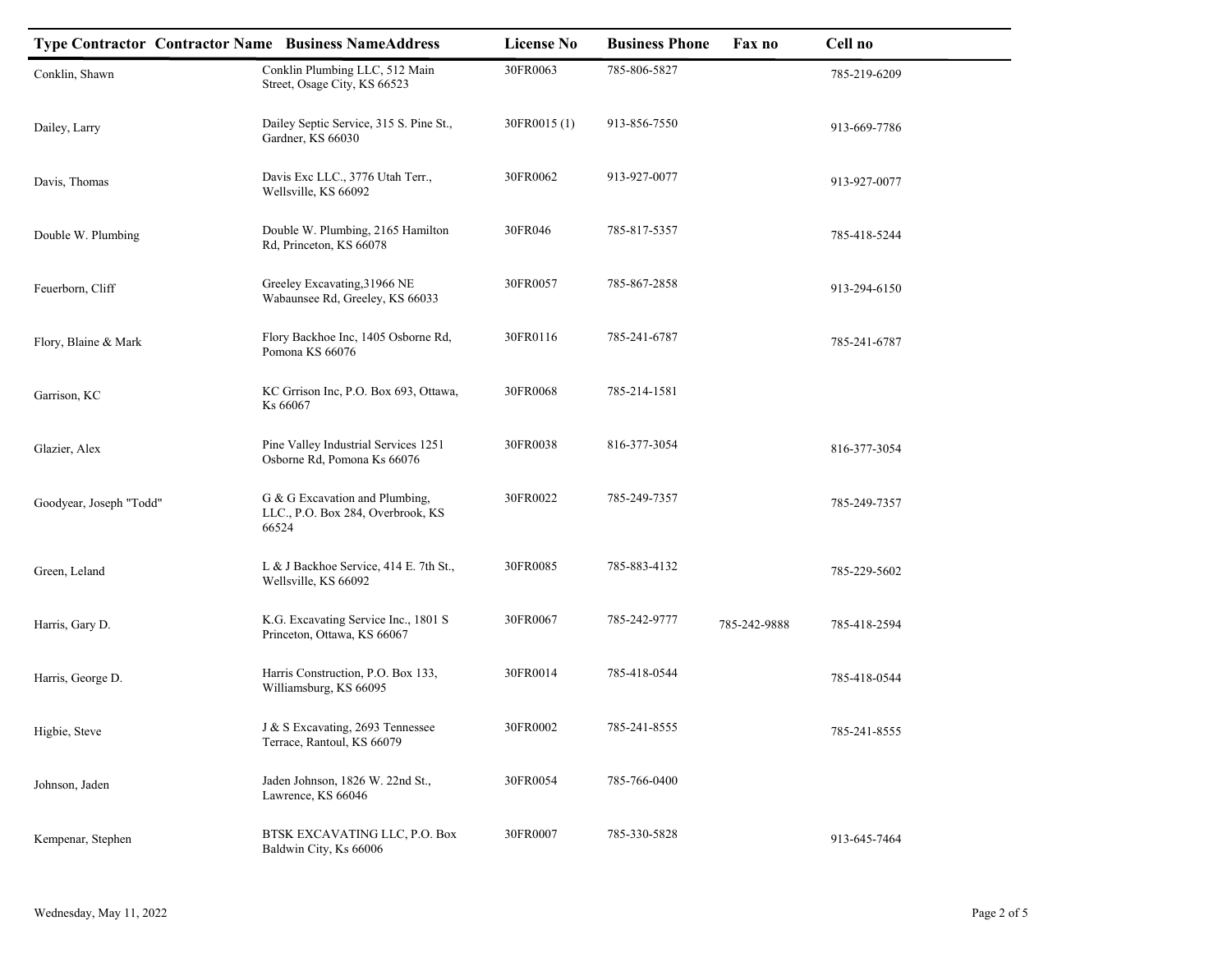|                         |       | <b>Type Contractor Contractor Name Business NameAddress</b>        | <b>License No</b> | <b>Business Phone</b> | Fax no       | Cell no      |
|-------------------------|-------|--------------------------------------------------------------------|-------------------|-----------------------|--------------|--------------|
| Killough Construction   | 66067 | Killough Construction, Inc; 801<br>Wilson P.O. Box 810, Ottawa, KS | 30FR0020          | 785-242-1500          | 785-242-1560 | 785-229-2356 |
| Kleitz, Darren          |       | 2 K Farms, 4622 Hamilton Rd.,<br>Rantoul, KS 66079                 | 30FR0028          | 913-208-7816          |              | 913-208-7816 |
| Kunkel, John            |       | Kunkel Construction, 438 S. Center,<br>Gardner, KS 66030           | 30FR0091          | 913-226-7180          |              | 913-226-7180 |
| Lambeth, Mark           |       | K&M Construction, 26931 Spring<br>Valley Rd., Louisburg, KS 66053  | 30FR0047          | 913-208-5466          | 913-837-3161 | 913-208-5466 |
| Lang, Brian             |       | Lang Dirt Services, 829 N 500th Road,<br>Baldwin City, KS 66006    | 30FR011           | 785-840-4248          |              |              |
| McClure, R. Lloyd       |       | McClure Backhoe & Excavating, 2007<br>Iowa Rd., Ottawa, KS 66067   | 30FR0005          | 785-242-7538          |              | 785-248-8617 |
| Medlen, Dean            |       | Dean's Backhoe Service, Box 91,<br>Rantoul, KS 66079               | 30FR0111          | 785-241-0219          |              | 785-241-0219 |
| Miller, Brandon         |       | Conklin Plumbing LLC, 721 N. 13th<br>Street, Osage City, KS 66523  | 30FR0064          | 785-806-5827          | 785-528-2774 | 785-806-5827 |
| Miller, Grant           |       | Miller Excavating, 12700 NW 2300<br>Rd, Garnett, Ks 66032          | 30FR004           | 785-433-1315          | 785-733-2116 | 785-413-1315 |
| Minden, Ben             |       | LSX Construction LLC P.O. Box 5,<br>Paola, KS 66071                | 30FR00003         | 913-594-0572          | 888-498-1019 | 913-731-0318 |
| Mitchell, Robert        |       | Mitchell's Construction of Ottawa, INC                             | 30FR0052          | 785-423-6957          |              | 785-423-6957 |
| Price Excavating LLC    |       | Price Excavating LLC, 1074 N. 100<br>Rd. Baldwin City, KS 66006    | 30FR008           | 785-615-1924          |              |              |
| R.D. Johnson Excavating |       | R.D. Excavating 1705 N. 1399 Rd,<br>Lawrence, Ks 66046             | 30FR0039          | 785-842-9100          | 785-842-9193 |              |
| Rockers, Lyle           |       | Rockers Earthworks, LLC, 24175 SW<br>1180 Rd., Garnett, KS 66031   | 30FR0009          | 785-448-4211          |              | 785-448-4211 |
| Rossi, Matthew          |       | Rossi Construction LLC, 4211 pawnee<br>Rd, Wellsville, KS 66092    | 30FR0115          | 785-340-2462          |              | 785-340-2462 |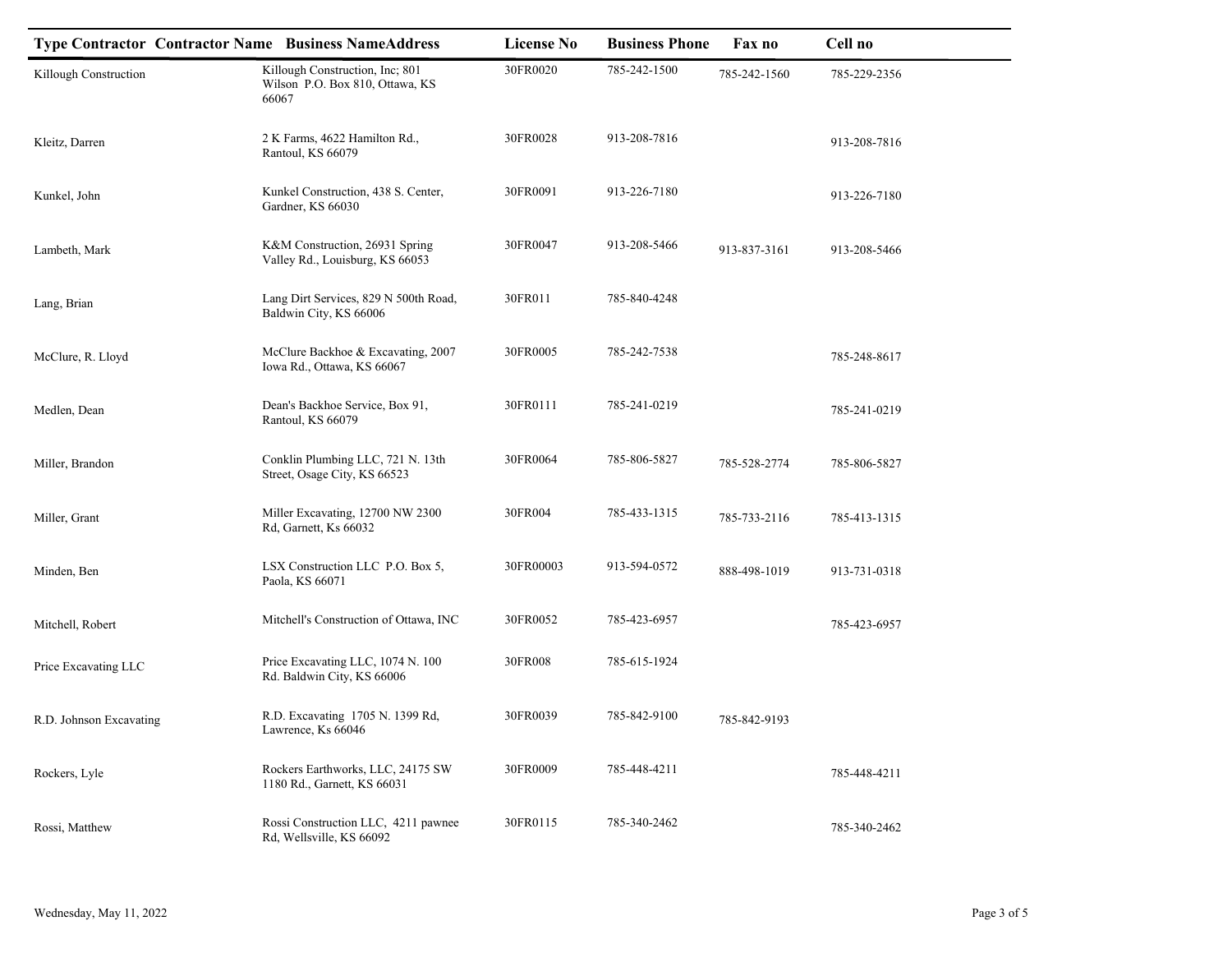| <b>Type Contractor Contractor Name Business NameAddress</b> |                                                                                     | <b>License No</b> | <b>Business Phone</b> | Fax no       | Cell no      |
|-------------------------------------------------------------|-------------------------------------------------------------------------------------|-------------------|-----------------------|--------------|--------------|
| Rubick, James                                               | Rubick Construction, 1137 Colorado<br>Rd., Williamsburg, KS 66095                   | 30FR0099          | 785-418-5451          |              | 785-418-5451 |
| Scott, Jason M.                                             | Scott's Backhoe Service, 3439<br>Colorado Rd., Pomona, KS 66076                     | 30FR0049          | 785-766-9886          |              | 785-766-9886 |
| Sloan, Kenneth L.                                           | Kenneth L. Sloan Construction, 8486<br>W. 1525 Rd., Centerville, KS 66014           | 30FR0123          | 913-915-0447          |              | 913-915-0447 |
| Taylor, Benton                                              | BTSK EXCAVATING LLC, P.O. Box<br>Baldwin City, Ks 66006                             | 30FR0006          | 785-330-5828          |              | 785-979-4458 |
| Walter, Pat                                                 | 901 Orange St., Baldwin City, KS<br>66006                                           | 30FR0124          | 785-766-6572          |              |              |
| Wheatland Contracting                                       | Wheatland Contracting LLC. 6204<br>246th Rd. Effingham, KS 66023                    | 30FR0031          | 913-883-2304          | 913-833-2014 | 913-370-3059 |
| Wray, Dennis                                                | Wray Backhoe Service, 4750 Georgia<br>Terrace, Ottawa, KS 66067                     | 30FR0029          | 785-255-4500          | 785-255-4421 | 785-229-5894 |
| Maintenance Provider for Aerobic Systems                    |                                                                                     |                   |                       |              |              |
| Allen, Earl & Carl                                          | Allen Construction 23816 S. Gardner<br>Rd., Spring Hill, Ks 66083                   | 30FR0043          | 913-238-6421          | 913-856-7416 | 913-238-5705 |
| Falk, Brian                                                 | D & S Sanitation, 11045 Miller Rd.,<br>Harveyville, KS 66431                        | 30FR0073          | 785-241-4803          | 785-589-2467 | 785-241-4803 |
| Residential Sewage Treatment                                | 2800 Second St. Grandview, Mo<br>64030                                              |                   | 816-966-8885          | 816-966-8778 |              |
| <b>WASTE HAULER</b>                                         |                                                                                     |                   |                       |              |              |
| Dailey, Larry                                               | Dailey Septice Service, 315 S. Pine,<br>Gardner, KS 66030                           | 30FR0015(2)       | 913-856-7550          |              | 913-669-7786 |
| Falk, Brian                                                 | D & S Sanitation, 11045 Miller Rd.,<br>Harveyville, KS 66431                        | 30FR0073 (2)      | 785-241-4803          |              | 785-241-4803 |
| Helm, Scott                                                 | Honey Bee LLC/DBA Honey Bee<br>Septic Service, P.O. Box 2106,<br>Lawrence, KS 66044 | 30FR0096          | 785-841-0399          |              |              |
| Hornbaker, David                                            | Gotta-Go LLC, P.O. Box 160, Pomona,<br>KS 66076                                     | 30FR0072          | 785-241-1242          |              | 785-241-1242 |